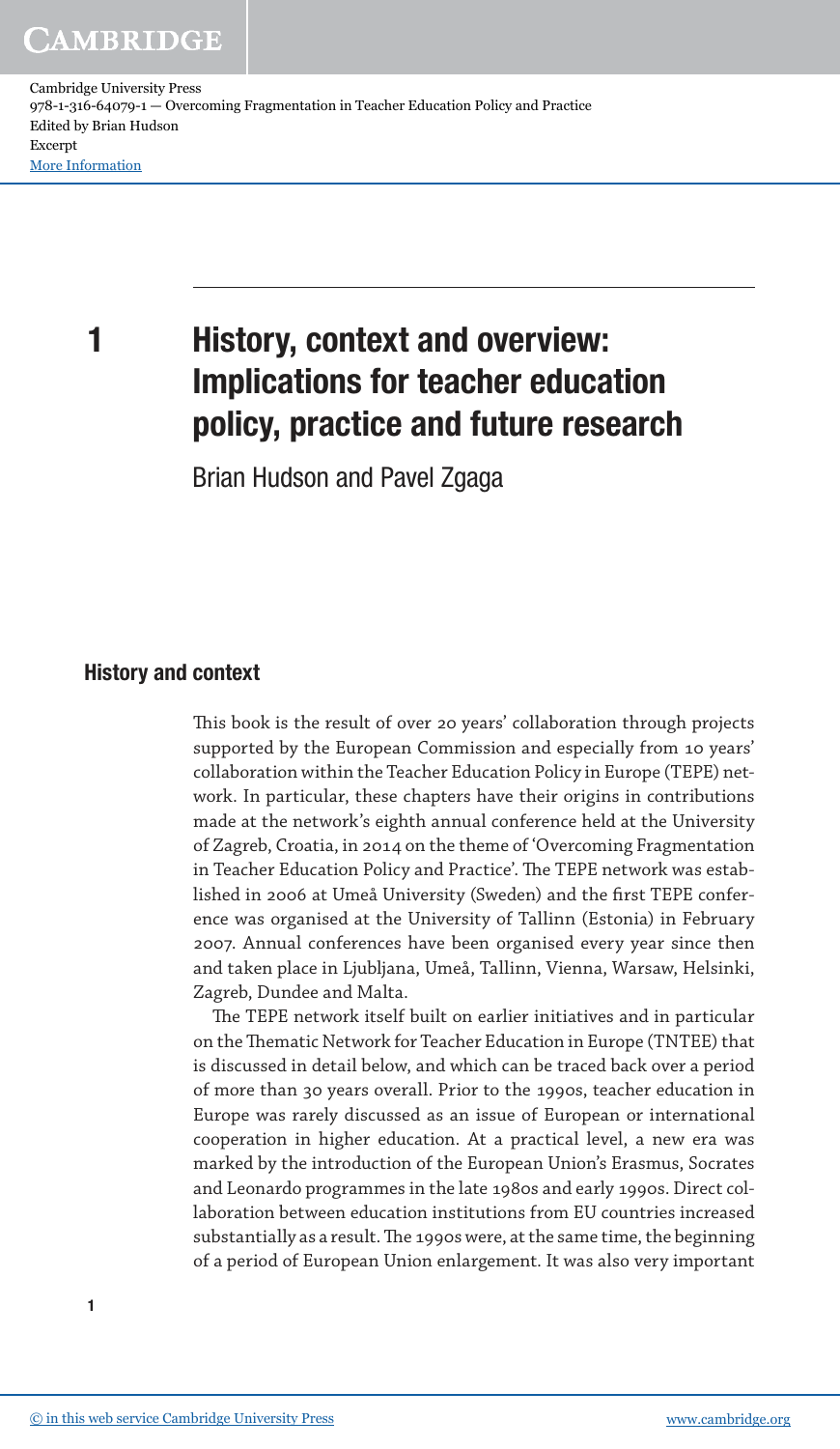Cambridge University Press 978-1-316-64079-1 — Overcoming Fragmentation in Teacher Education Policy and Practice Edited by Brian Hudson Excerpt [More Information](www.cambridge.org/9781316640791)

#### 2 Brian Hudson and Pavel Zgaga

for teacher education that special EU cooperation programmes were launched that supported broader cooperation in education among EU (Erasmus) and non-EU countries (Tempus; Erasmus Mundus).

he Socrates-Erasmus programme opened new perspectives for European cooperation in general education and made good progress in the early 1990s, particularly through the programme action on 'university cooperation projects on subjects of mutual interest'. Similarly, as in other areas of higher education, a thorough evaluation of teacher education was prepared in this context during the mid-1990s. In 1994, within a larger framework of investigating the Erasmus programme's efects, the European Commission funded a pilot project in this area: the Sigma–European Universities' Network. Within this network, 15 national reports<sup>1</sup> were produced for an Evaluation Conference that took place in June 1995, the proceedings of which were edited by Sander (1995) and published by Universität Osnabrück. These reports presented an extremely fragmented picture of the teacher education systems in the EU-15 of that time. Reports focused on initial teacher education as well as on in-service training in national contexts, but also reflected on new needs and perspectives in Europe.

In addition, a special report was included in a publication dealing with European cooperation in teacher education of that time, particularly regarding perspectives on the Erasmus programme in the area of teacher education (Delmartino & Beernaert, 1998). This publication was based on the lessons learned from the elaboration of the RIF (Réseau d'Institutions de Formation–Network of Teacher Training Institutions), which developed steadily from January 1990 onwards, following the organisation of the first European Summer University for teacher educators in October 1989 at the Hogeschool Gelderland, Nijmegen (NL), within the Erasmus programme. This publication is one of the most relevant information sources on European cooperation in teacher education for the period up until the mid-1990s. It may also be seen as part of a wider efort regarding research on teacher education in Europe, which began in Osnabrück in 1995, and as such represents the very first major transnational research programme in teacher education across Europe.

Subsequently, the European Commission supported 28 Thematic Networks in the 1996/97 academic year with the aim of enhancing the European dimension of university studies as part of the Socrates-Erasmus programme (Action 1). The Thematic Network on Teacher Education in Europe (TNTEE) was the only network devoted exclusively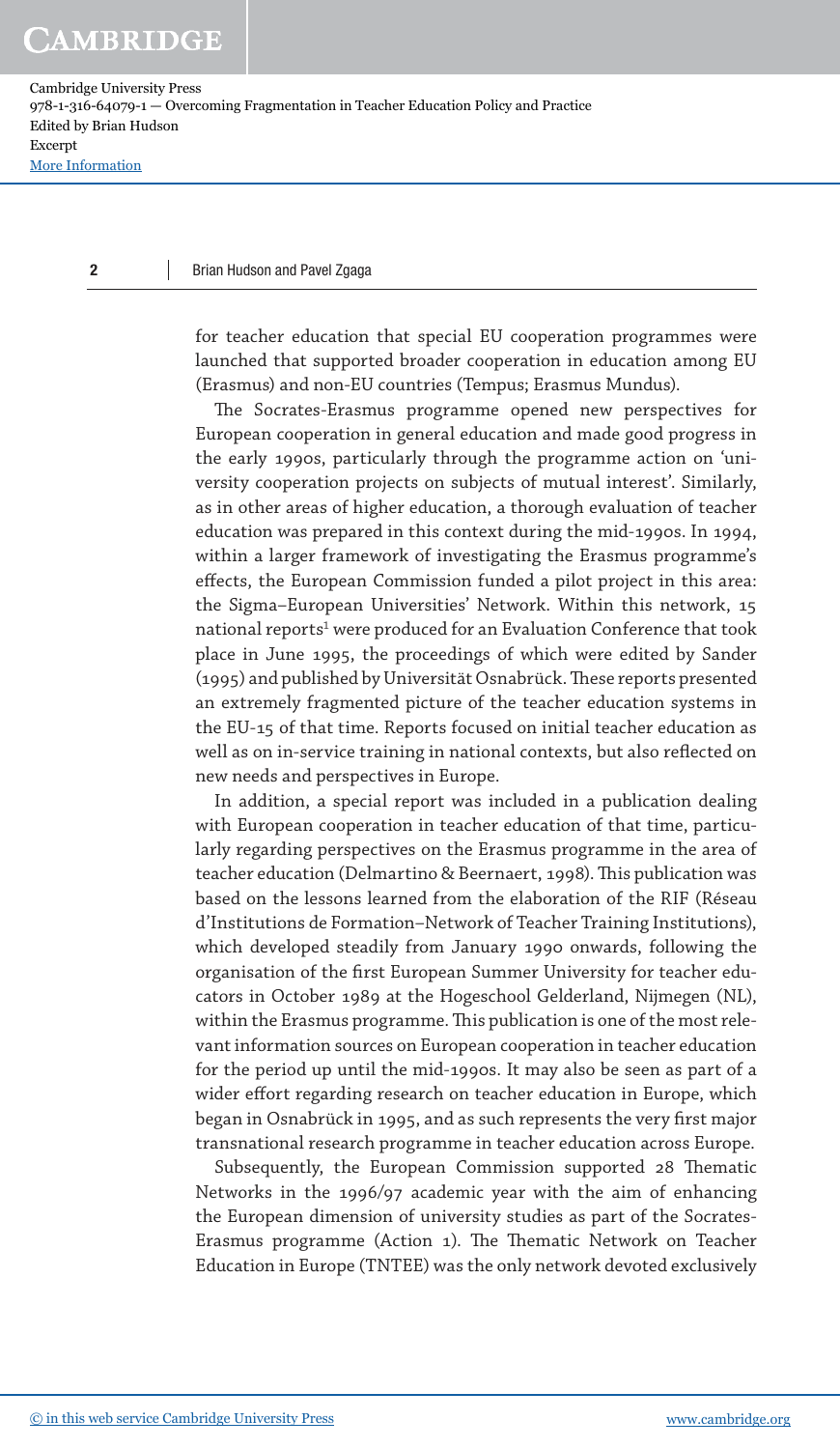### 3 History, context and overview

to teacher education. Its main objective was to establish a flexible multilingual transnational forum for the development of teacher education in Europe by linking together as many universities and other institutions as possible. The network was coordinated by the Board of Teacher Education and Research, Umeå University, Sweden. The sub-networks of the TNTEE focused on: (1) the culture and politics of professional formation; (2) the development of innovative strategies of cooperation between TE institutions, schools and education services; (3) promoting lifelong learning in and through teacher education: evolving models of professional development; (4) teacher education as a powerful learning environment – changing the learning culture of teacher education; (5) searching for a missing link – subject didactics as the sciences of a teaching profession; (6) developing a 'reflective practice' of teachers' work and teacher education by partnerships between researchers and practitioners; (7) intercultural education in teacher education; and (8) gender and teacher education.

he TNTEE had a close relationship with the European Educational Research Association (EERA) as well as national research associations across Europe from its inception. This close relationship has since been maintained through the TEPE network. In relation to the former, its work was launched in the EERA through a TNTEE-sponsored symposium within the Teacher Education Research Network at the European Conference on Educational Research (ECER) in September 1997 at the University of Frankfurt.<sup>2</sup> Another evaluation study of teacher education in EU countries was conducted within the TNTEE at the end of the 1990s (Sander, 1999). Further, the network organised a conference that was held at the Catholic University of Lisbon in May 1999. 3 However, the most signiicant output of the TNTEE was the *Green Paper on Teacher Education in Europe* (Buchberger et al., 2000), which was the first policy paper on teacher education in Europe produced in collaboration with experts from European teacher education institutions. The TNTEE formally ended in 1999, although it influenced further cooperation and networking and its website $^4$  is still active and well visited to this day.

One of the most direct outcomes of the TNTEE network at the level of institutional cooperation was an Erasmus Advanced Curriculum Development project, which aimed to develop joint European modules at doctoral level. The project was coordinated in the first phase by Umeå University (2000–2) as the Europeisk Doctorat en Lärarutbildning (EDIL) project, and in the second phase by the Pädagogische Akademie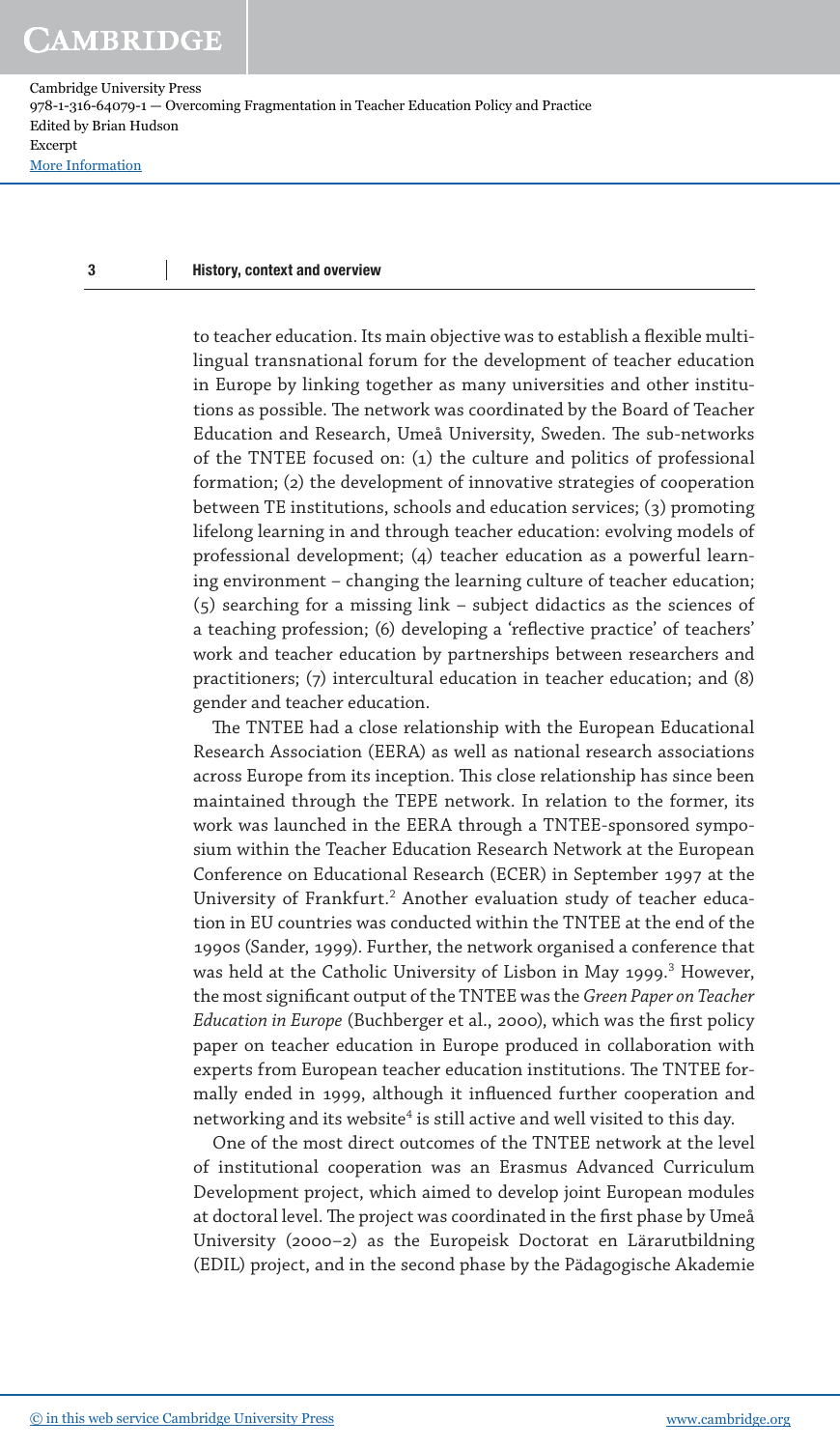### 4 Brian Hudson and Pavel Zgaga

des Bundes in Upper Austria, Linz (2002–5) as the European Doctorate in Teaching and Teacher Education (EUDORA). The core group was based on a consortium of ten teacher education institutions from various European countries. Within this project, five intensive programmes and modules were developed and conducted, each on several occasions. hese consisted of the following themes and, in most cases, provided opportunities for students to publish their research studies:

- educational policy analysis (EPAC)<sup>5</sup>
- innovative mother tongue didactics (IMUN)<sup>6</sup>
- active learning in higher education (ALHE)
- e-learning in higher education (eLEARN)7
- researching the teaching and learning of mathematics (MATHED) $8$
- researching social inclusion/exclusion & social justice in education (SI).

Summer schools were organised in various countries from 2002 onwards, the largest of which was held in Tolmin, Slovenia in 2005. This event involved about a hundred doctoral students and staff who worked in three parallel modules (EPAC, IMUN, MATHED).

It was against this backdrop that the Teacher Education Policy in Europe (TEPE) network was established as a self-supporting academic network at a meeting hosted by members of the Faculty of Teacher Education at Umeå University in 2006. As mentioned earlier, the first TEPE conference took place in Tallinn in 2007 while the second was hosted by the Faculty of Education at the University of Ljubljana in February 2008. The second conference led to the formulation of recommendations for teacher education policy at the local, national and European levels, which have helped steer the work of the network since. hese conclusions and recommendations are published in Hudson and Zgaga (2008) and focus on the need to improve the image of teaching and the status of the teaching profession, and also on the importance of involving teacher education institutions as partners in the process of policy development. In particular, they highlight the need to advance research in and on teacher education, promote mobility and the European Dimension in Teacher Education, and to support the development of cultures for quality improvement in teacher education.

Publications aiming to present policy-related research in teacher education have continued to be produced following the conferences in Umeå, Tallinn, Vienna, Warsaw and Helsinki (Hudson et al., 2010;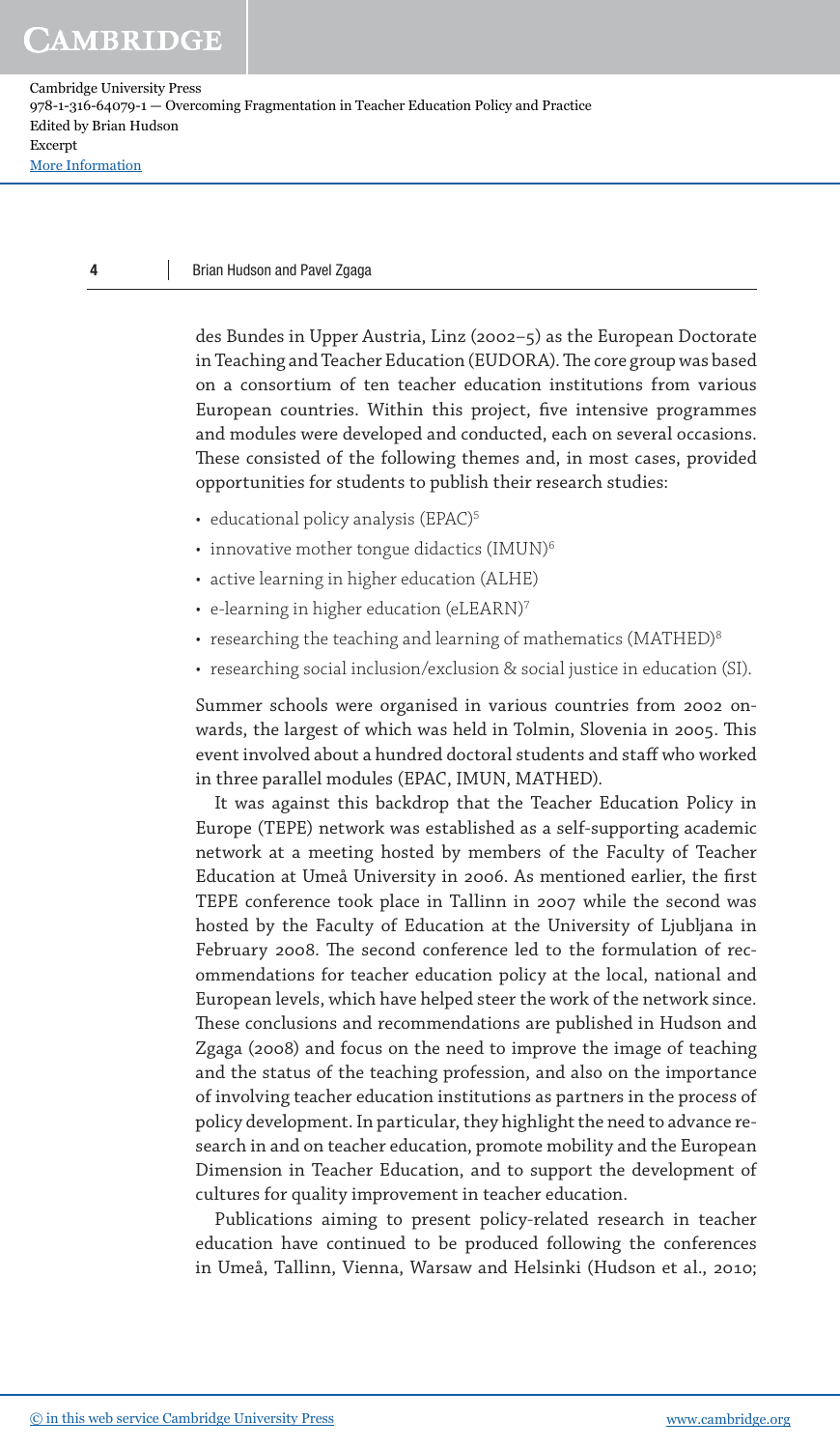### 5 History, context and overview

Eisenschmidt & Löfström, 2011; Harford et al., 2012b; Michalak et al., 2013; Niemi et al., 2013). he relationship with the European Educational Research Association (EERA) has also continued, in particular through the financial support given by the EERA Council, to help fund a colloquium on quality assurance and teacher education at University College Dublin in 2010. This event resulted in a further publication by Harford et al. (2012a).

hese developments led to further innovative projects in the context of European teacher education, including the Erasmus project EPTE (European Primary Teacher Education, 2009–11) that led to the creation of a one-year joint programme that links and integrates students and teachers from various schools and/or departments of teacher education from several European countries.<sup>9</sup> The programme was accredited in several countries and is carried out annually for groups of students at diferent locations. Credits acquired in this programme are fully recognised at home institutions under the Erasmus exchange principles.

### **OVERVIEW**

Successful responses to the challenges of our time always depend, last but not least, on our understanding of historical processes and on taking account of the lessons we have learned from this. In reflecting not only on the history of the TEPE network but also on the history and context that immediately preceded its establishment, two trends become apparent. The first is an increasingly active process of internationalisation that goes beyond the 'Europeanisation' process referred to in the network's position paper from 2007. This process is apparent in some of the contributions to this book, and is reflected by the input of invited speakers at the conference in Zagreb. For example, Edem Adubra, Head of the Secretariat, International Task Force on Teachers for EFA at UNESCO, spoke on the theme of 'Fragmentation of Teacher Education: Responses from the Teacher Task Force Network' while Kwame Akyeampong, who is also a contributor to this book, spoke about 'Reconceptualising Teacher Education for a Post-2015 Education for All Agenda'. It was also reflected in the most recent TEPE conference at the University of Malta in May 2016 on the theme of 'Teacher Education from a Global Perspective'. The second trend that becomes apparent is the steady continuing growth of policy-related research in and on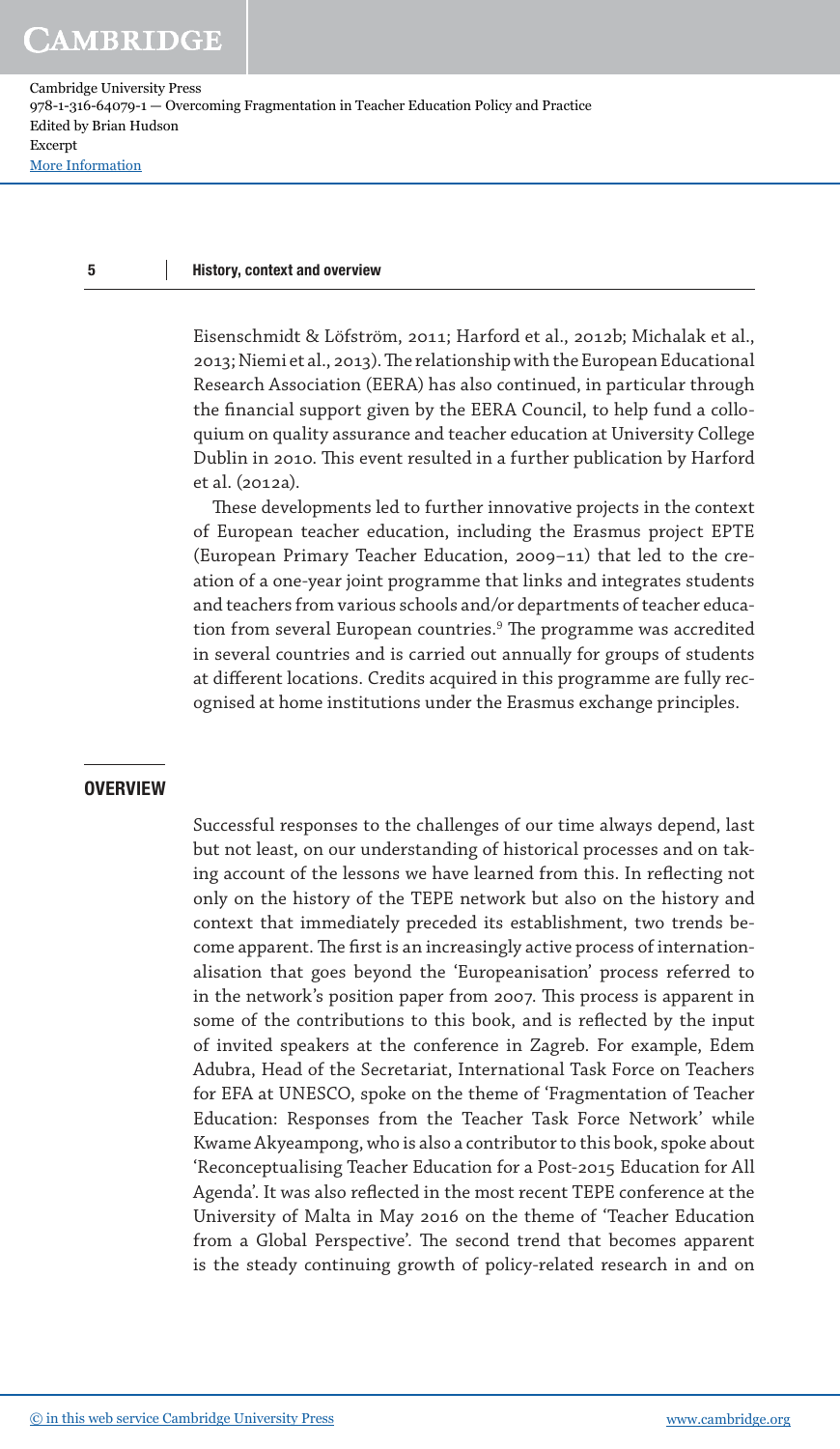6

Cambridge University Press 978-1-316-64079-1 — Overcoming Fragmentation in Teacher Education Policy and Practice Edited by Brian Hudson Excerpt [More Information](www.cambridge.org/9781316640791)

### Brian Hudson and Pavel Zgaga

teacher education that was first initiated at the Sigma Network conference in 1995 (Hudson & Zgaga, 2008; Hudson et al., 2010; Eisenschmidt & Löfström, 2011; Harford et al., 2012; Harford et al., 2012b; Michalak et al., 2013; Niemi et al., 2013).

Specifically in relation to the theme of this book, the need for greater coherence between the diferent aspects of teacher education has been the focus of discussion in debates about teacher quality and teacher professionalism over a long period of time. Since the integration of teacher education within the university system (Zgaga, 2013), one of the most challenging issues has concerned the tension between subject studies and pedagogy – see Hudson et al. (1999). In addition, the 'universitisation' of initial teacher education is often perceived as a process that has widened the gap between the theoretical basis of the educational sciences and school-based teacher practice. Further, it has been observed that in the majority of countries there is no firm alignment between initial teacher education, induction and continuing professional development. The issue of what constitutes a 'European teacher' has been also raised at a broader European policy level since the mid-2000s (Schratz, 2005).

Accordingly, the following sub-themes were established prior to the Zagreb conference in order to explore this general theme of overcoming fragmentation by:

- linking educational sciences with subject methodologies
- addressing the relationship between university faculty and schoolbased teacher educators
- bridging the gaps between initial teacher education, induction and continuing professional learning, and
- embedding the 'European dimension' within national contexts.

In addition to these four sub-themes, participants were invited to interrogate other relevant aspects of fragmentation in teacher education. Important drivers within the European context have been the so-called Bologna Process and the EU strategies on education and research arising from the corresponding Lisbon Strategy (Zgaga, 2013). While these policy drivers are transnational in nature, those associated with teacher education are related to national systems and in many ways represent conflicting forces on teacher education institutions. Against this background, it can be seen that neoliberal policy initiatives have exerted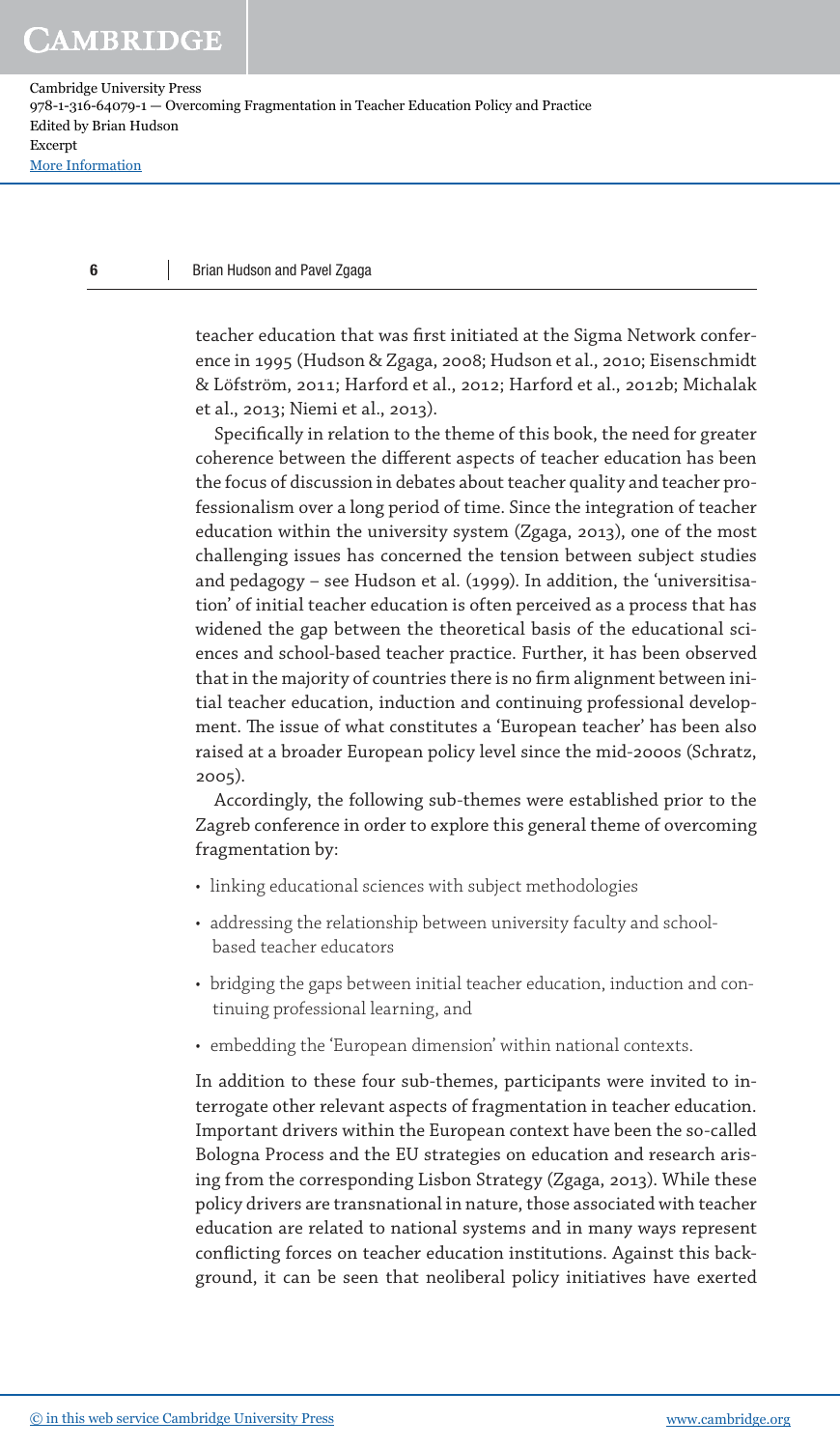### 7 History, context and overview

influences that have resulted in even greater fragmentation in many ways, and we return to this discussion later.

he book as a whole is structured according to two organising principles from beginning to end. The *first* principle follows the logic of the teacher education continuum from initial teacher education through induction to continuing professional learning. The *second* organising principle reflects a focus from the local to the global. For example, the book begins with a consideration of the national contexts of Ireland, Finland, Poland, Sweden and Scotland before considering the European (Caena) and then the global (Younie, Leask and Akyeampong).

he contribution in Chapter 2 by Harford and Gray concentrates on the link between teachers' professional identity and how teachers perceive and carry out their roles. They draw attention to the impact of a student teacher's 'apprenticeship of observation' and the impact of initial teacher education on the construction, deconstruction and reconstruction of that experience, which has been widely researched in the field of teacher education. The main purpose of this chapter is to use the student-teacher voice as a basis for exploring the underlying fragmentation, or otherwise, of teacher education. They argue that fragmentation arises because teacher education has been challenged in making connections between the vast amount of in-depth research conducted at the level of the individual teacher, and the world of policy in which education is essentially seen as a systemic, industrial activity. In other words, a nuanced understanding of individual teacher characteristics and values does not translate into policies that acknowledge these characteristics and values. They argue further that student teachers do not enter the world of teaching via teacher education, but are always already within it as a result of their own schooling. In relation to student teachers, teacher education is, therefore, a 'phase change' between schoolas-pupil and school-as-teacher, rather than 'entry into a profession'. In analysing their data, the tension is highlighted between teaching as an individually constructed set of beliefs, with 'care' as a central concept, versus teaching as an activity to be managed for optimum efficiency and competitive advantage, as in so-called new managerialism.

In Chapter 3, Niemi focuses on the training of mentors for new teachers in Finland. The chapter describes a pilot induction programme (2011–13) to support new teachers through mentoring. It summarises the needs of new teachers in Finland and how the pilot programme was developed using Finnish contextual knowledge and the experiences of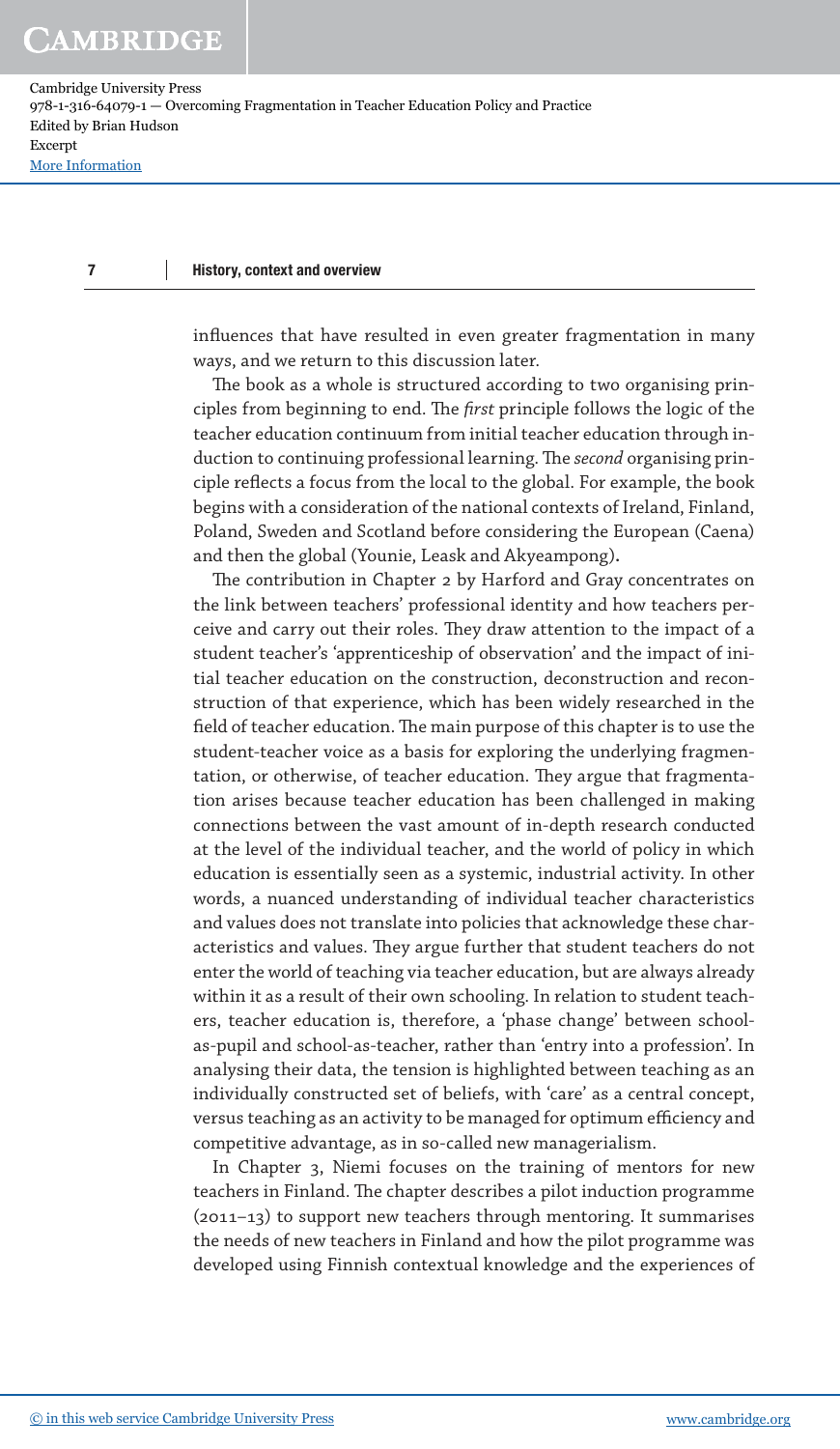### 8 Brian Hudson and Pavel Zgaga

the New Teacher Centre in California. The chapter also describes how the mentors who were developing the programme viewed their role in the induction. The mentors were interviewed in 2013. At the start of the chapter, the special features of the Finnish education system are described in order to provide a holistic picture of why new teachers need support in Finland, even though they have a high level of teacher education, including effective practicums, before they begin teaching. The pilot programme made visible the urgent need to create a teacher education continuum and support teachers through induction. Recommendations are made at the chapter's end on how to make induction a sustainable part of the education system.

The focus of Chapter 4 by Madalińska-Michalak is on the issue of the quality of teacher education in Poland. The contribution emphasises the importance of coherent, career-long development of teachers' learning in a changing context and of creating conditions for preparing teachers who are continuous learners themselves. It presents an overview of changes in teacher education in Poland from 1990 onwards in the setting of improving the quality of teaching and learning and, at the same time, the quality of higher education. This overview should be read as a description of the most important changes afecting teacher education and the teaching profession, and as an investigation into their aims and context in Poland. The chapter directs attention to future policy, research and practice related to a highly relevant need to develop a continuum of teacher education in Poland with a focus on teachers' careerlong professional learning and their support in diferent phases of their professional career.

In Chapter 5, Åstrand discusses the issue of fragmentation in relation to teacher education in Sweden and the conditions for the struggle over academic rigour and professional relevance. He takes an historical perspective and outlines a series of reforms involving divergent strategies over the past century aimed at countering fragmentation. The analysis of improvement strategies addresses issues of cohesion, fragmentation and formation of teacher students. Teacher education has historically been described as primarily a training problem, a learning problem and as a policy problem and, accordingly, the ideas on what constitutes highquality teacher education have shifted as well – and with that also strategies for countering fragmentation. Over a period of 100 years, several national as well as local strategies have been proposed in Sweden as unifying backbones of teacher education to overcome fragmentation. These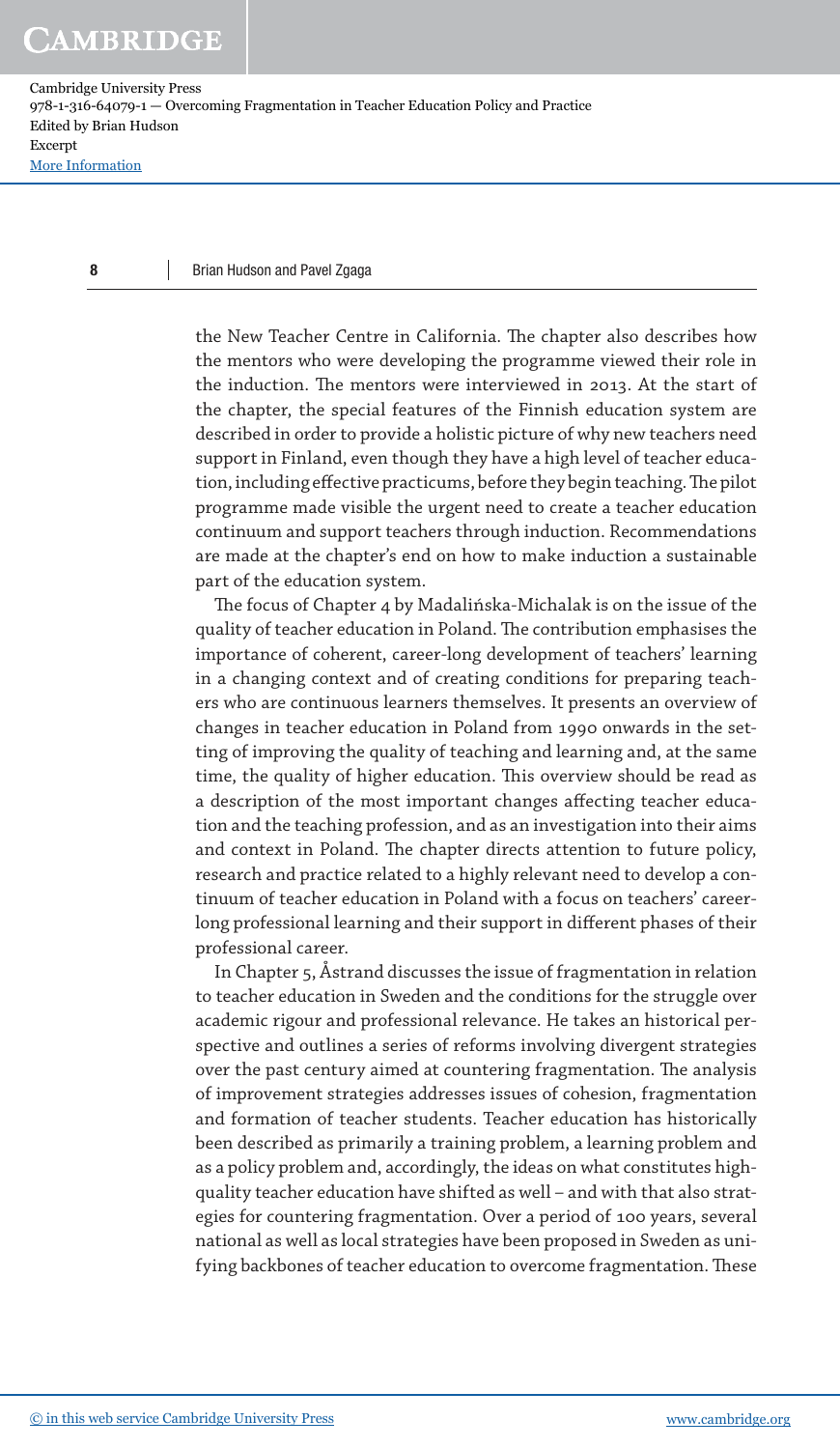### 9 History, context and overview

fall into three classes according to their orientation towards, first, content; second, form of organisation and mode of execution; and, third, types of understanding. The first is considered in relation to subjectmatter preparation as well as particular dimensions (for example the European dimension), preparation in foundations of education, scientific training and teaching practice. The second involves systemic models for teaching practice, formal models for collaborating schools and teachers, organisation of general studies and the organisation of institutions for teacher education. Third, the types of understanding involve a consideration of teachers as practitioners, professionals and civil servants, as well as one or several professions. Reforms for advancement of teacher education have also aimed at countering fragmentation and emphasised ideas that have complex roots in those classes of means but which have also suffered from 'historical amnesia' at times. This chapter draws upon historical records, contemporary records as well as research, and aims to reveal how diferent levels of fragmentation have not only survived but also increased despite various attempts to reduce fragmentation.

he approach taken in Scotland for supporting the development of teacher professionalism is the focus of Chapter 6 by Finn. The need for high standards for academic learning and professional education in the development of most modern professions is noted as being widely recognised. In Scotland, which has a fully independent professional regulatory body for teaching, these are key features of a new professionalism built around a consensus that teachers must accept responsibility for the development of their professional skills throughout their careers.

his is presented as an approach in which the need for trust is balanced with reasonable expectations of accountability. In summary, teachers are supported in keeping their skills and knowledge up to date, and they remain accountable for the quality of their work. The Scottish approach, while consistent with current international research, contrasts strongly with emerging trends in some countries and particularly in the neighbouring country of England, where a policy of increased deregulation and flexibility is leading to significant systemic change in schools. The chapter explores the advantages and risks arising from these diferent approaches to teacher education. In doing so, it reviews the key components of professionalism and of teacher professionalism; considers the perceived status of teaching as a profession; takes account of the reported views of teachers, researchers and parents; reports on